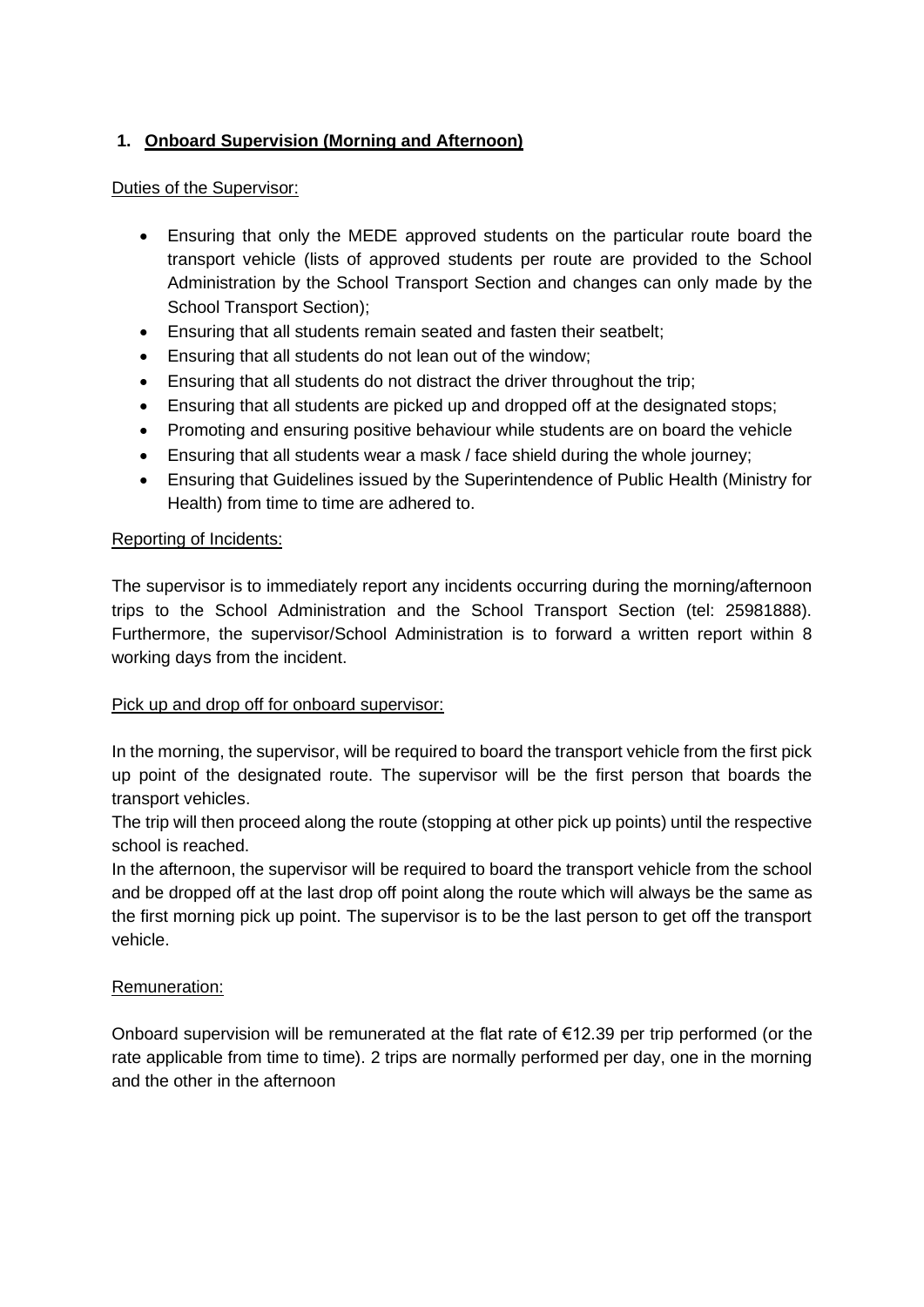# **2. Arrival Supervision (morning)**

### Duties of Supervisor

- Ensuring that gates are open in time for arrivals and similarly at the end of the school day;
- Ensuring that all arrivals (employees and students) wear a mask/face shield before they enter the school premises;
- Performing temperature checks to all arrivals (employees and students);
- Ensuring that only employees and students are allowed in the school premises;
- Ensuring that all arrivals are led to the Hand Sanitising Station;
- Providing the service until the beginning of lessons;
- Ensuring that students disembark from and board transport vehicles in an orderly manner;
- Ensuring that all students proceed directly into the school if dropped off outside school;
- Ensuring that the breakfast grab and go items are given to approved Breakfast Club students;
- Keeping note of time of arrival at school of each transport route;
- Ensuring that any school-specific policy in relation to use of transport is observed;
- Ensuring that Guidelines issued by the Superintendence of Public Health (Ministry for Health) from time to time are adhered to.

# **3. Dismissal Supervision (afternoon)**

# Duties of Supervisor

- Provide the service until the last student has left school;
- Provide active supervision of the students on the school premises during departure periods;
- Keeping note of time of arrival at school of each transport route to pick up students;
- Ensuring that only the MEDE approved students on the particular route board the transport vehicle;
- Contact parents/guardians in case of late transport or in the event that students have missed their transport;
- Ensure that any school-specific policy in relation to use of transport is observed;
- Ensuring that Guidelines issued by the Superintendence of Public Health (Ministry for Health) from time to time are adhered to.

# **4. Designated Area (Common Area/Class) Supervision (morning)**

Due to the current situation related to COVID-19 and the re-designing of the Breakfast Club service the designated area supervision will be including the supervision of students entitled for the Breakfast Club.